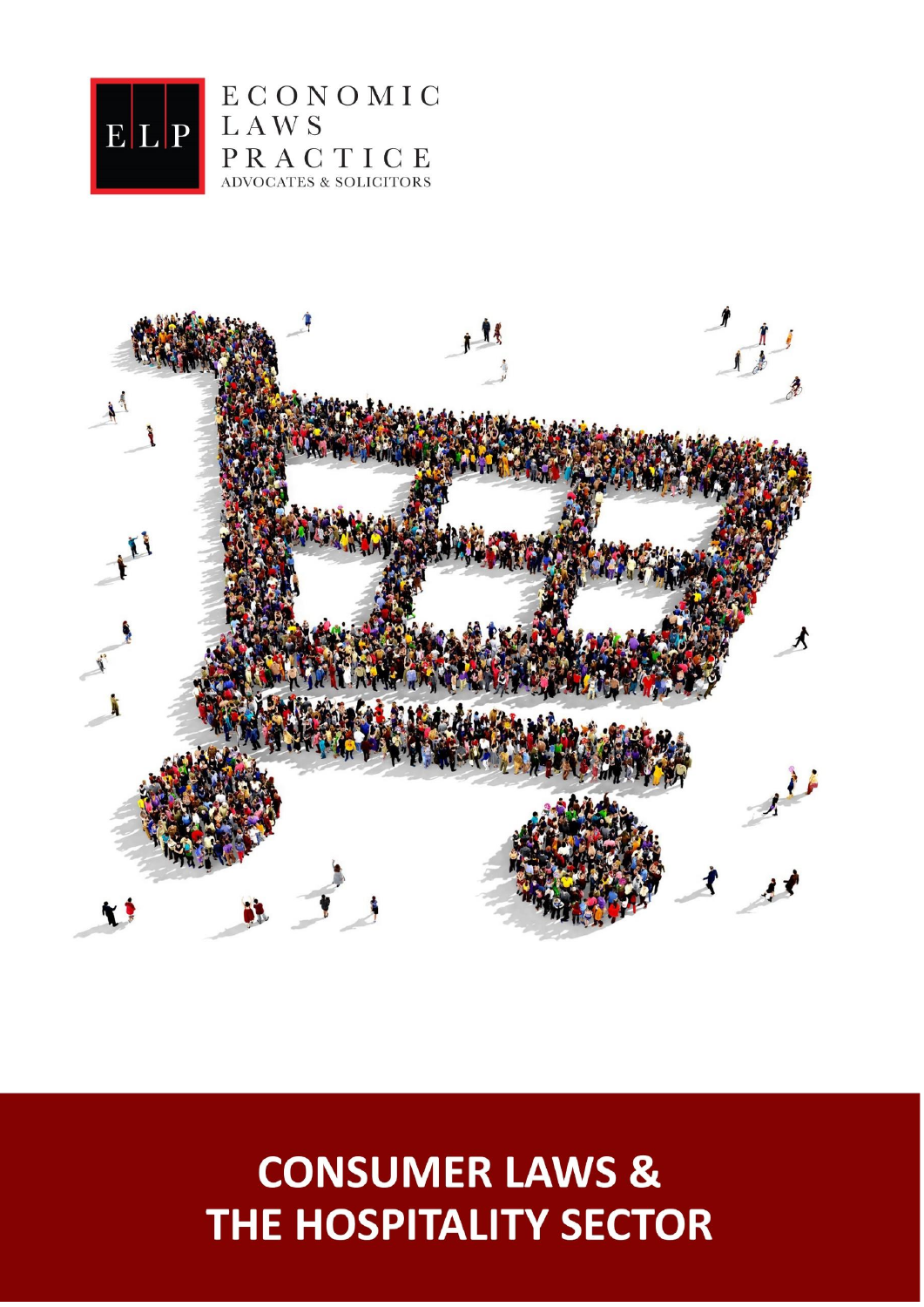

# CONSUMER LAWS & THE HOSPITALITY SECTOR

| <b>Query</b>                                                                                                                                     | <b>Response</b>                                                                                                                                                                                                                                                                                                                                                                                                                                                                                                                                                                                                                                                                                                                                       |
|--------------------------------------------------------------------------------------------------------------------------------------------------|-------------------------------------------------------------------------------------------------------------------------------------------------------------------------------------------------------------------------------------------------------------------------------------------------------------------------------------------------------------------------------------------------------------------------------------------------------------------------------------------------------------------------------------------------------------------------------------------------------------------------------------------------------------------------------------------------------------------------------------------------------|
| Who is a "consumer" for the purposes of a<br>hotel/ hospitality services? Who is excluded<br>from such scope?                                    | L.<br>Any person who hires or avails any service for consideration<br>would be understood as a consumer.<br>Consumer also includes any beneficiary of such a service -<br>$\overline{\phantom{a}}$<br>when the service is used with the approval of the person. For<br>e.g. even if the guests have not paid for the services<br>themselves, they will still qualify as a "consumers" of such a<br>service.<br>However, a person who avails goods or services for<br>×<br>commercial purpose (other than self-employment) is<br>excluded.                                                                                                                                                                                                             |
| What are the key obligations for a hotel under<br>the Consumer Protection Act, 2019?                                                             | The hotel should not:<br>Engage in unfair trade practices<br>×<br>Be deficient in providing their service<br>×.<br>Publish false and misleading advertisements regarding the<br>×.<br>services provided by them.<br>Have unfair terms and conditions/contracts which cause<br>×,<br>significant change in the rights of such a consumer                                                                                                                                                                                                                                                                                                                                                                                                               |
| What are some of the instances which can be<br>considered as unfair trade practice on part of<br>the hotel?                                      | Some instances include:<br>Falsely representing that the services are of a particular<br>×.<br>standard, quality, or grade<br>Offering gifts, prizes, or other items with the intention of not<br>×<br>providing them as offered/ creating impression that<br>something is being given or offered free of charge when it is<br>fully or partly covered by the amount charged, in the<br>transaction as a whole<br>Not issuing a bill or cash memo or receipt for the services<br>×<br>rendered in such a manner as may be prescribed<br>Disclosing to other person any personal information given in<br>×<br>confidence by the costumer unless such disclosure is made in<br>accordance with the provisions of any law for the time being<br>in force |
| What are some of the instances of deficiency<br>of service by hotels?                                                                            | Unilateral cancellation of rooms<br>$\mathcal{L}_{\mathcal{A}}$<br>Changing of tour packages at the last minute<br>×<br>Breach of duty of care in relation to providing swimming pool<br>facilities by not assigning necessary lifeguard on duty<br>Injury/ loss caused while obtaining certain services within the<br>×<br>hotel premises                                                                                                                                                                                                                                                                                                                                                                                                            |
| Whether a consumer action can lie against<br>deficiency in case of complimentary services<br>provided by the hotel, like valet parking,<br>etc.? | Yes, an action may lie against deficiency in providing<br>ш<br>complimentary services by a hotel if such liability arises out of<br>the negligence of the hotel<br>As an illustration - in case complimentary valet parking<br>ш<br>services - the hotel must take additional steps to guard<br>against situations which may result in wrongful loss or<br>damage to the car, failing which, the hotel may be held<br>responsible for deficiency in services.                                                                                                                                                                                                                                                                                         |
| What is a misleading advertisement?                                                                                                              | Any advertisement or promotion through television, radio, or<br>$\blacksquare$<br>any other electronic media or newspapers etc. to falsely<br>describe the nature, characteristics, qualities or geographic                                                                                                                                                                                                                                                                                                                                                                                                                                                                                                                                           |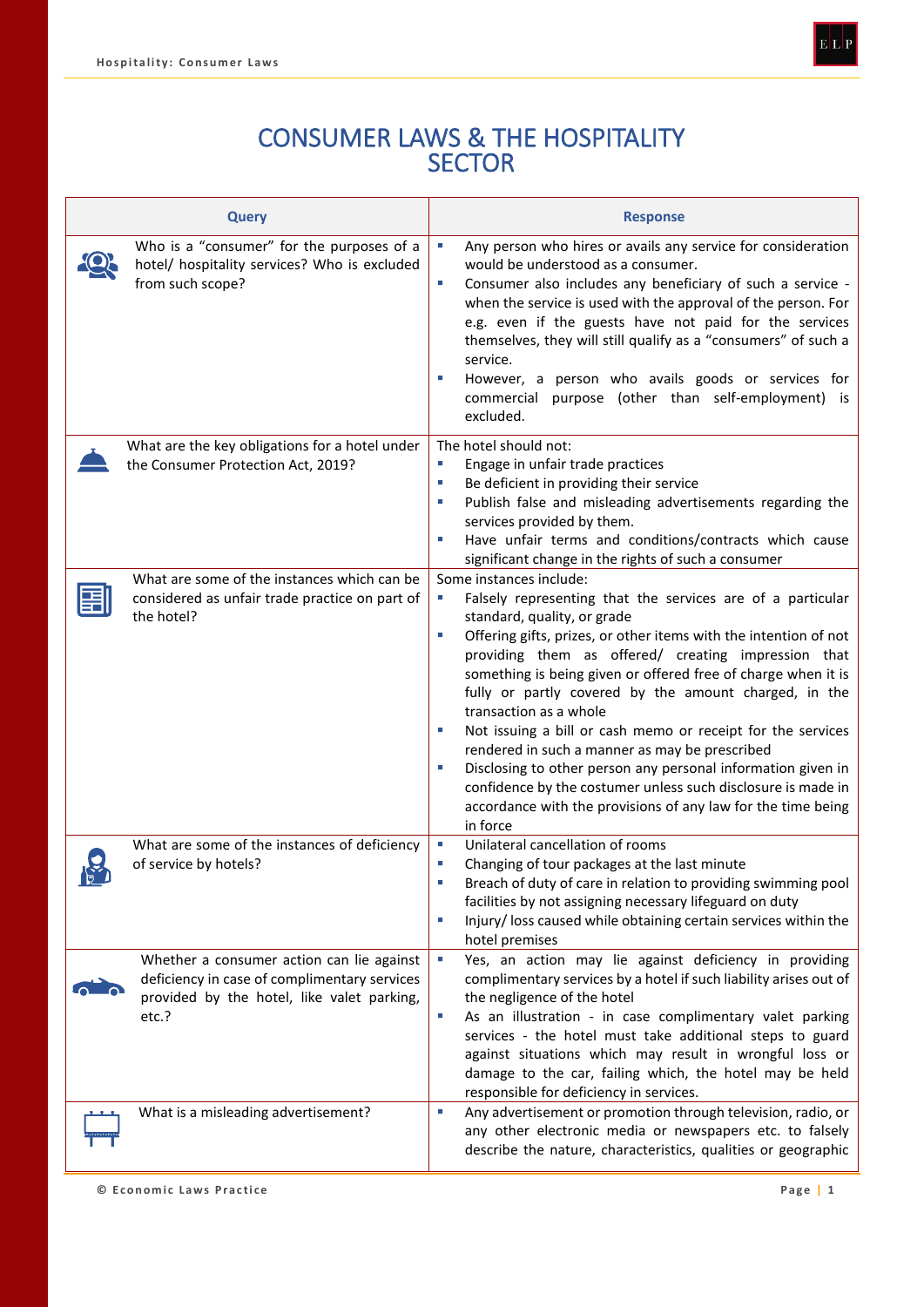

|                                                                                                     | origin of goods, services, or commercial activities so as to<br>mislead the consumer could be broadly defined as a<br>misleading advertisement. E.g. a claim that the Hotel is the<br>best hotel in the country without the backing of any such<br>accreditation from an established rating agency would<br>constitute as a misleading advertisement.                                                                                                                                                                                                                                                                                                                                                                                                                                                                                                                                                                                                                                                                 |
|-----------------------------------------------------------------------------------------------------|-----------------------------------------------------------------------------------------------------------------------------------------------------------------------------------------------------------------------------------------------------------------------------------------------------------------------------------------------------------------------------------------------------------------------------------------------------------------------------------------------------------------------------------------------------------------------------------------------------------------------------------------------------------------------------------------------------------------------------------------------------------------------------------------------------------------------------------------------------------------------------------------------------------------------------------------------------------------------------------------------------------------------|
| What constitutes an unfair contract between<br>a customer and a hotel?                              | Any contract which causes significant imbalance between the<br>$\blacksquare$<br>hotel and the rights of the consumer to the detriment of the<br>consumer<br>Some examples of terms which can be seen to cause<br>×<br>significant change in the rights of such consumer include:<br>Requiring excessive security deposits from the customer<br>for the performance of a contract<br>Unilateral termination of a contract without reasonable<br>cause<br>Imposition<br>οf<br>excessive<br>disproportionate<br>and<br>charges/penalties on the customer                                                                                                                                                                                                                                                                                                                                                                                                                                                                |
| In case the hotel has a website allowing                                                            | The website should disclose in clear and accessible terms and                                                                                                                                                                                                                                                                                                                                                                                                                                                                                                                                                                                                                                                                                                                                                                                                                                                                                                                                                         |
| online booking, what are the key details                                                            | prominently display to customers:                                                                                                                                                                                                                                                                                                                                                                                                                                                                                                                                                                                                                                                                                                                                                                                                                                                                                                                                                                                     |
| which are required to be disclosed on the<br>website?                                               | Accurate information related to return, refund and mode of<br>L.<br>payments<br>A grievance redressal mechanism<br>٠<br>Information on available payment methods, the security of<br>×<br>those payment methods, the procedure to cancel regular<br>payments under those methods, any fees or charges payable<br>by customers, charge back options, if any, and the contact<br>information of the relevant payment service provider<br>All contractual information required to be disclosed by law<br>×<br>Total price in single figure of any good or service along with<br>٠<br>the breakup price for the good or service, showing all the<br>compulsory and voluntary charges, such as delivery charges,<br>postage and handling charges, conveyance charges and the<br>applicable tax<br>A ticket number for each complaint lodged, through which<br>×<br>the consumer can track the status of their complaint<br>Any other similar information which may be required by<br>customers to make informed decisions. |
| We hope you have found the information helpful. For further details please reach out to the author: |                                                                                                                                                                                                                                                                                                                                                                                                                                                                                                                                                                                                                                                                                                                                                                                                                                                                                                                                                                                                                       |

**Stella Joseph, Partner, Economic Laws Practice –** [StellaJoseph@elp-in.com](mailto:StellaJoseph@elp-in.com) **Prakhil Mishra, Associate, Economic Laws Practice –** [PrakhilMishra@elp-in.com](mailto:PrakhilMishra@elp-in.com)